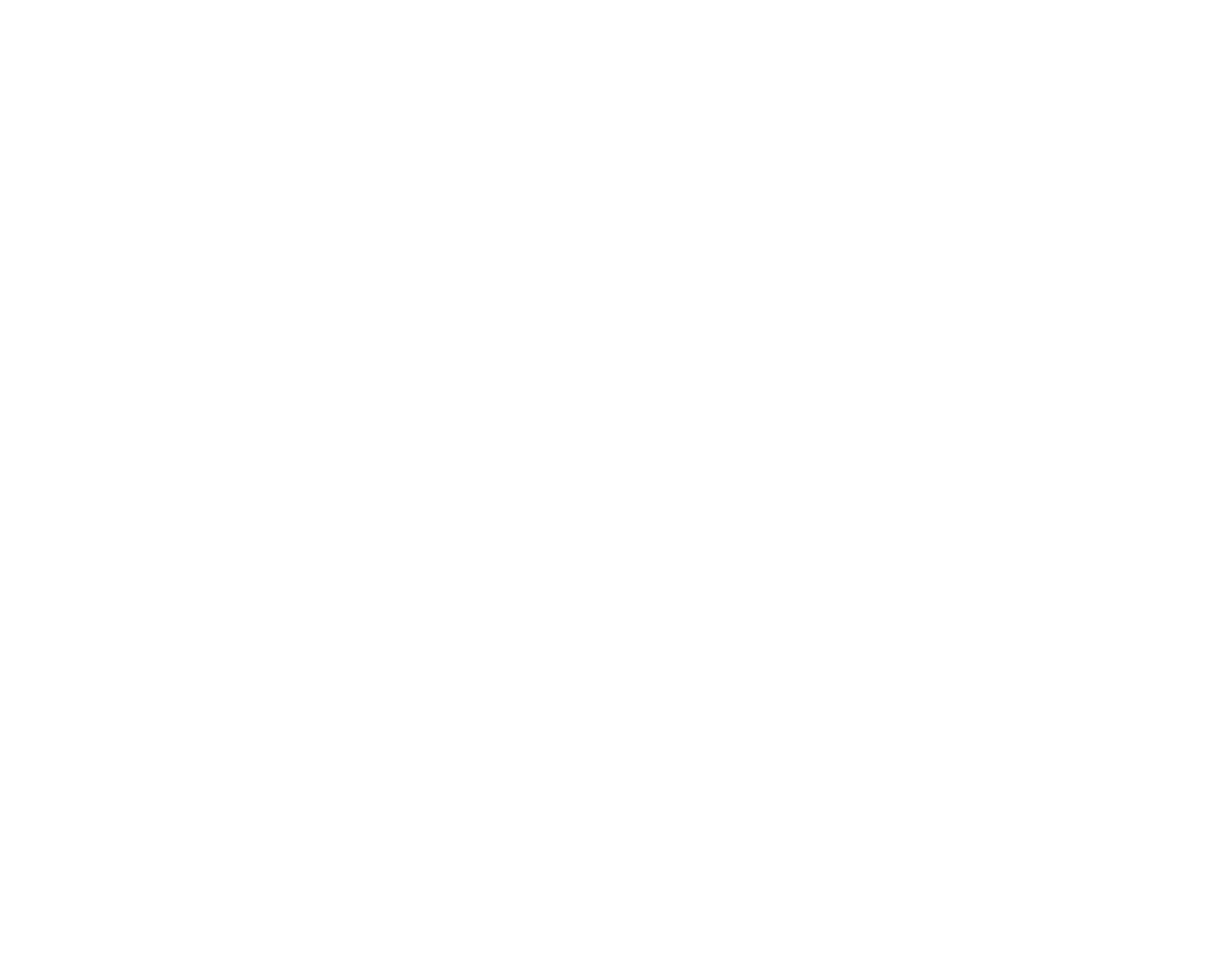

When most kids eat watermelon, they like to spit out the seeds.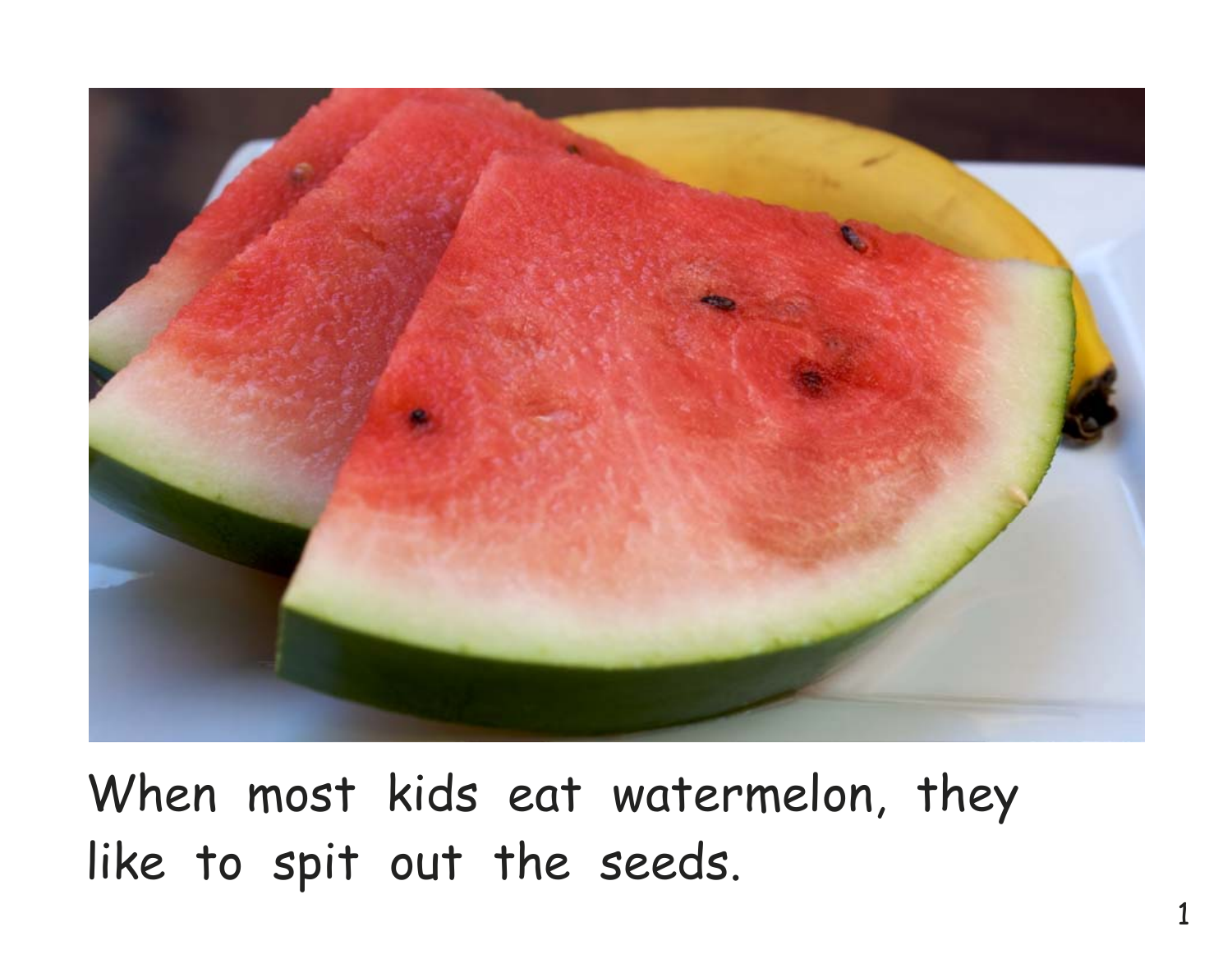

But you could save the seeds and grow your own watermelon.

Find a sunny place in the garden and dig a little hole. Put the seeds in and cover them with dirt.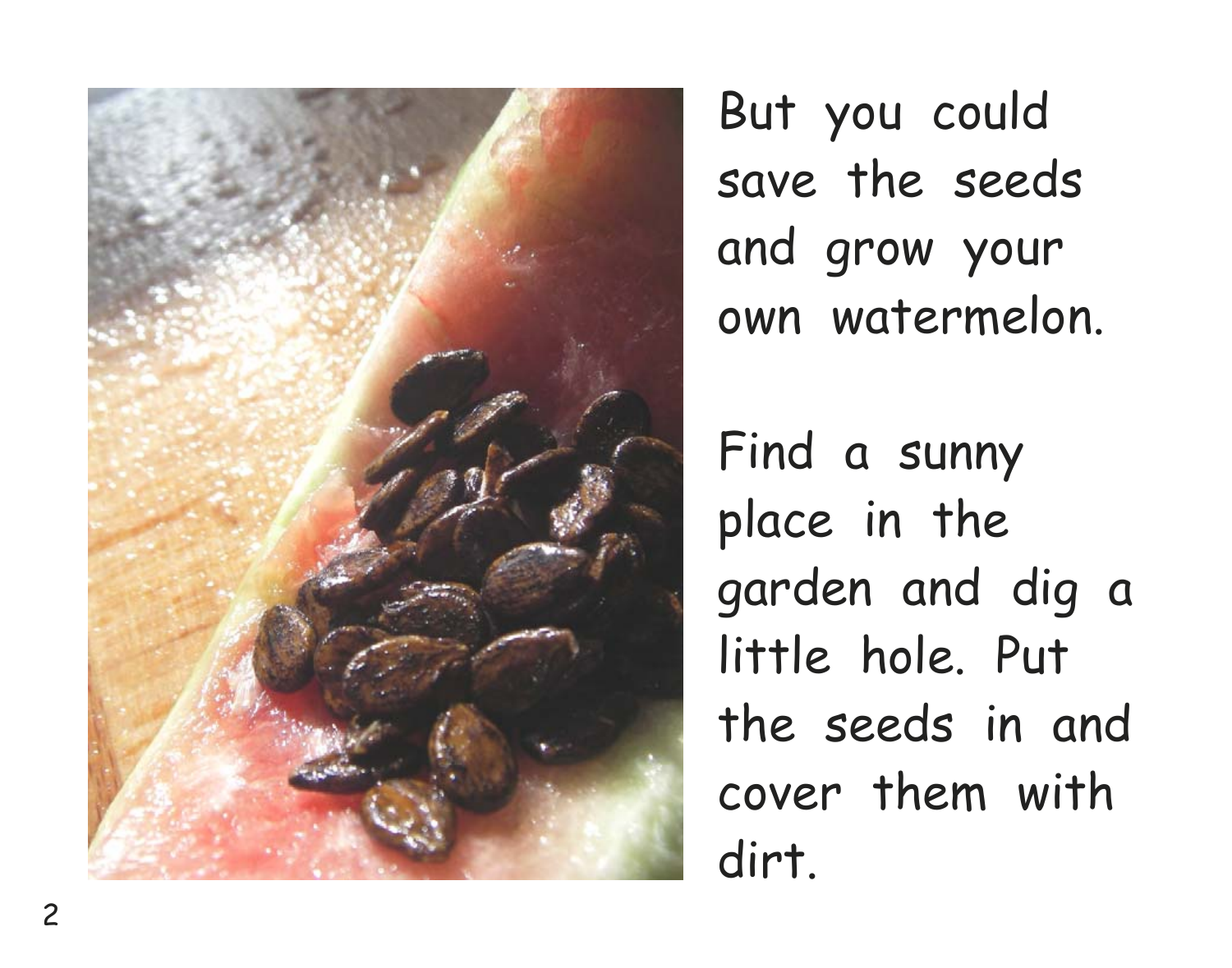

Water the seeds often and soon there will be a small plant growing called a seedling.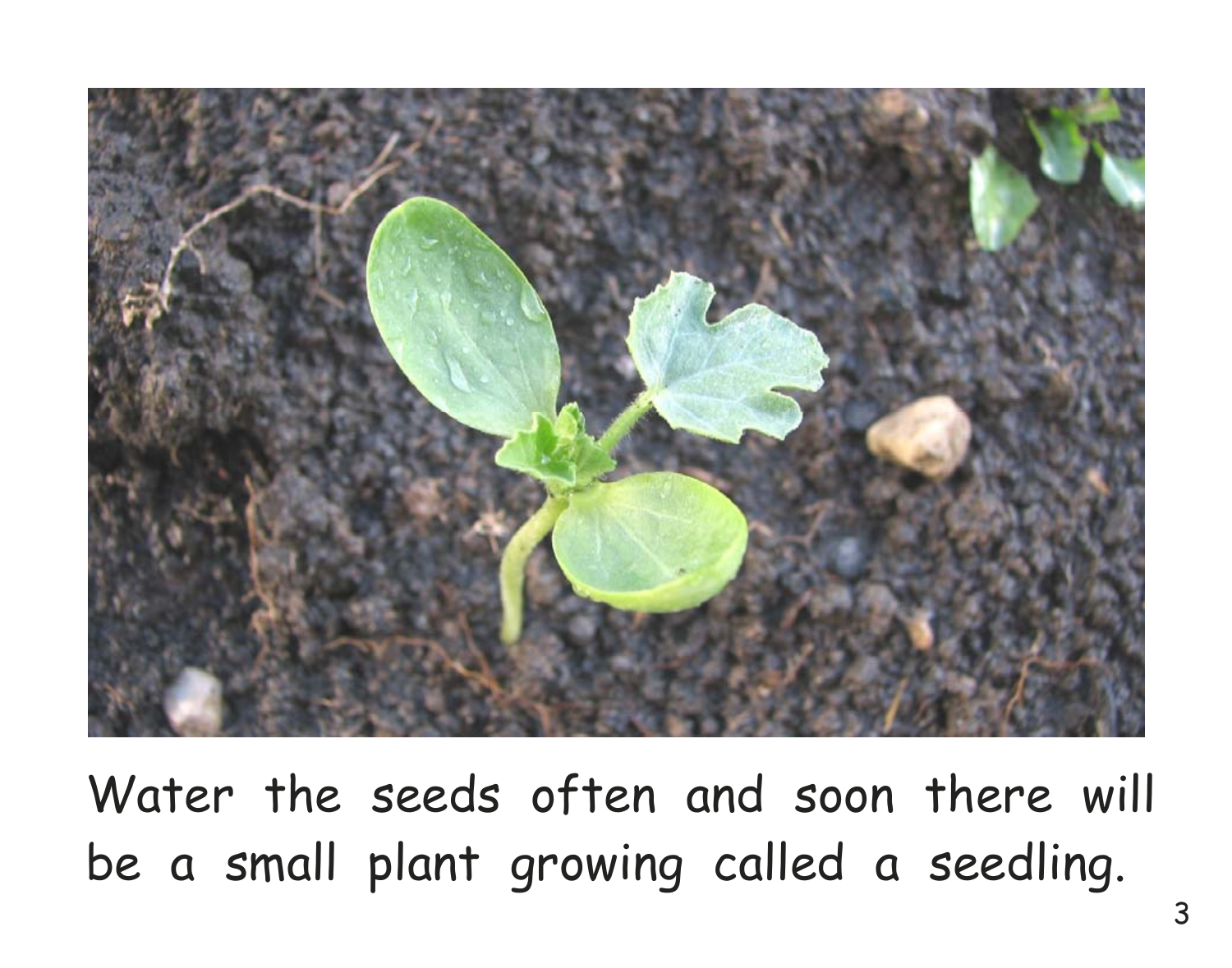

As the plant gets bigger, flowers will start to grow. These flowers will turn into the watermelon.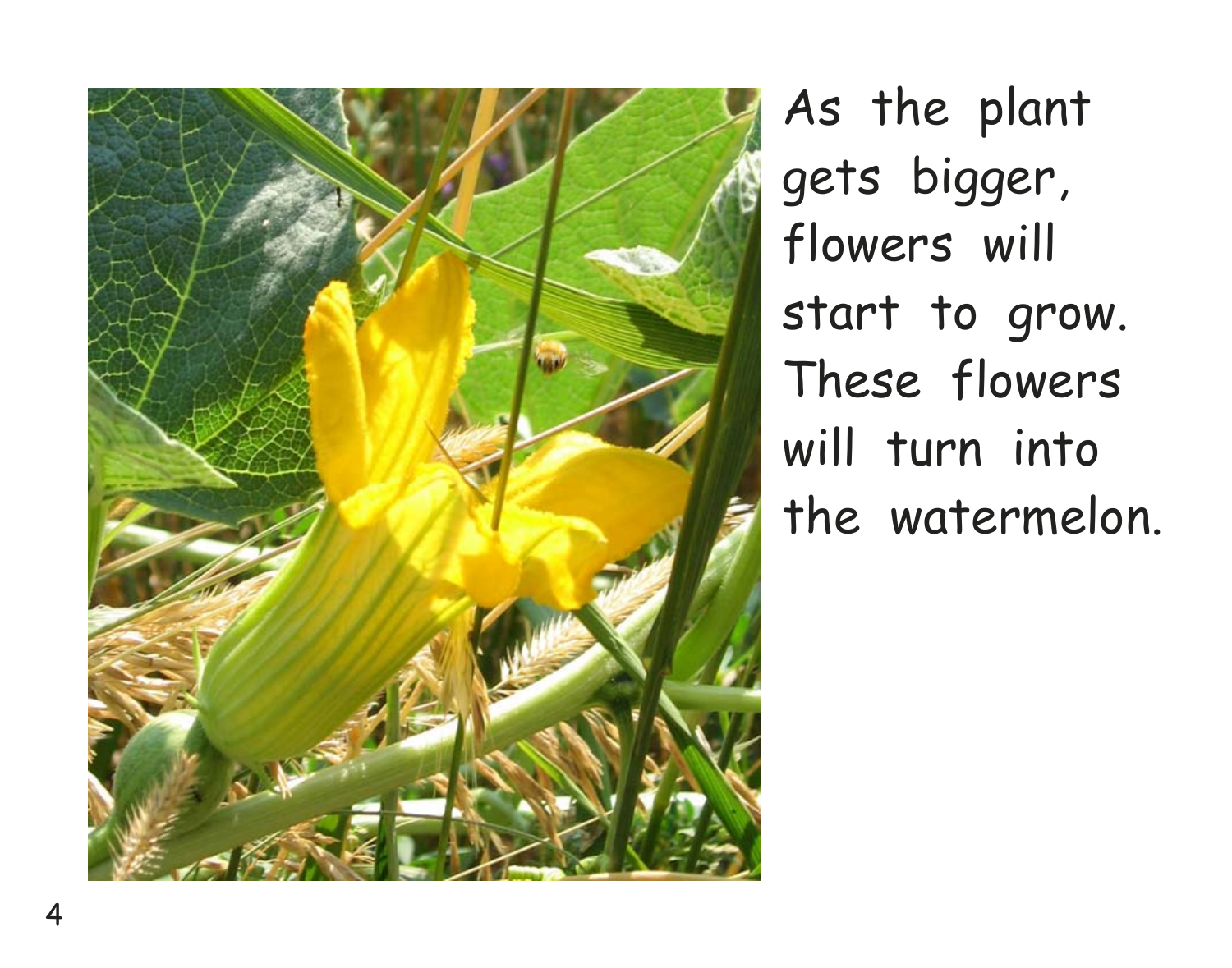

A watermelon is growing. It is getting big but it's not ready to pick yet.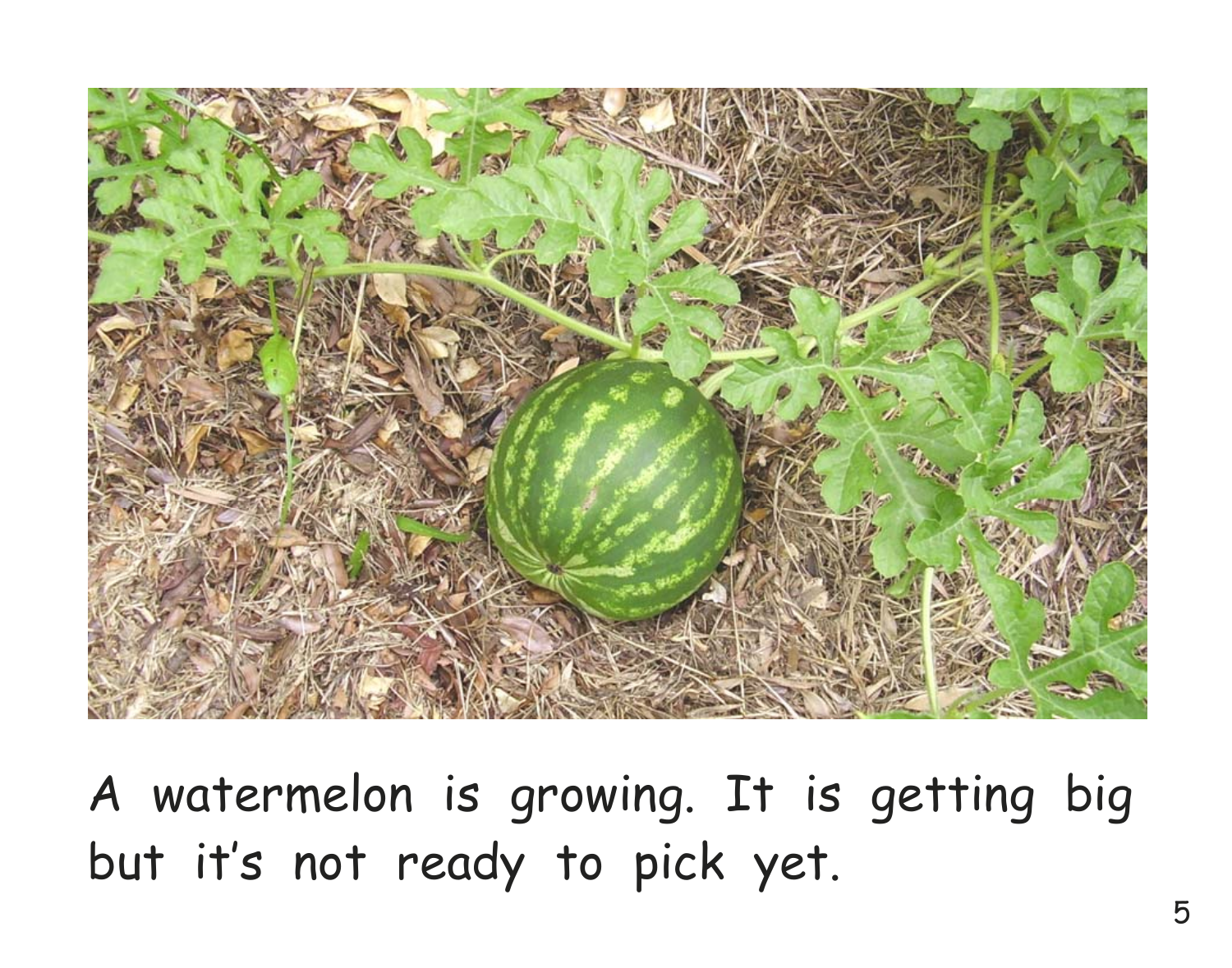

Now, the watermelon is ripe and ready to eat. It is large, round and long.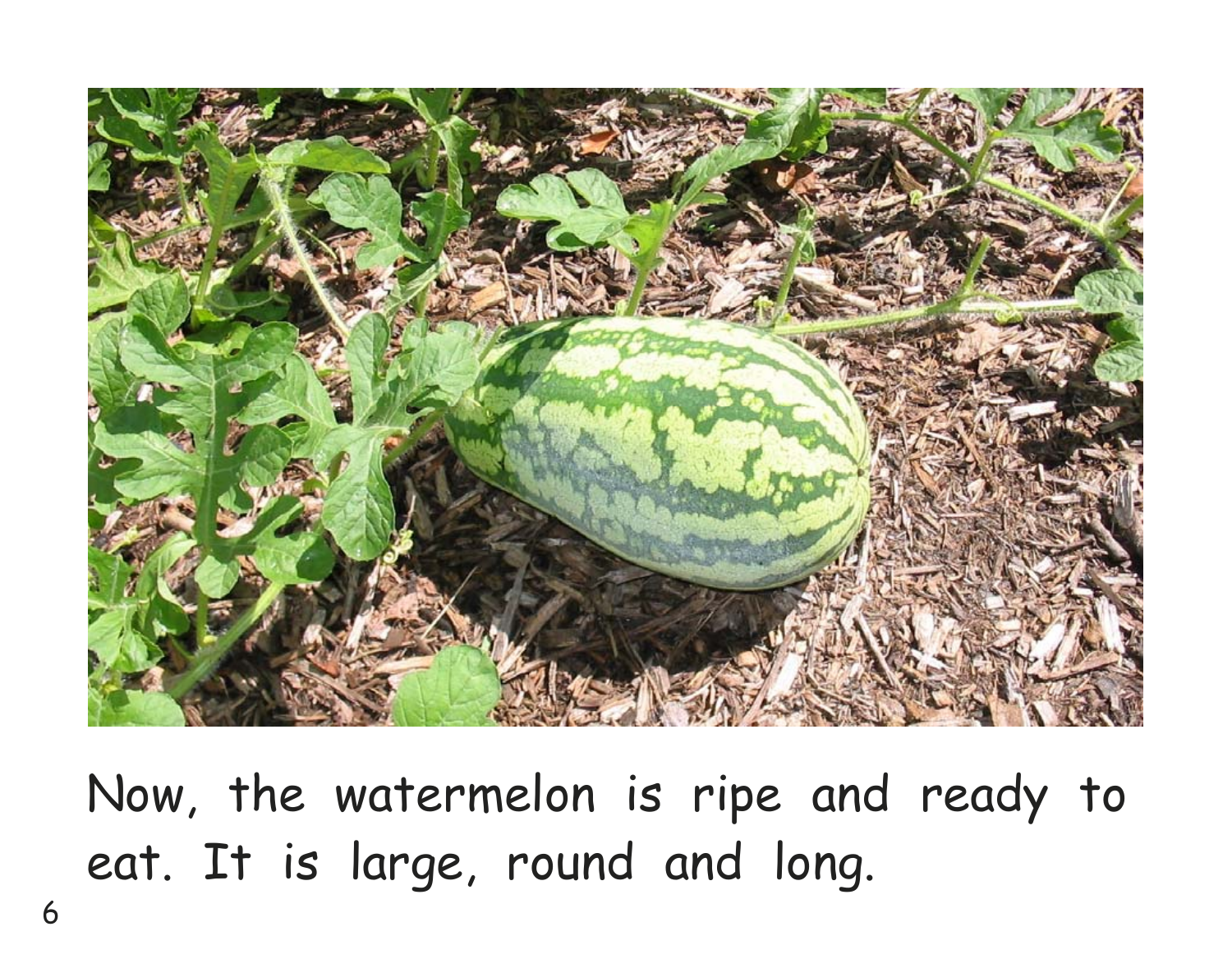

The best thing about growing a watermelon is getting to eat it!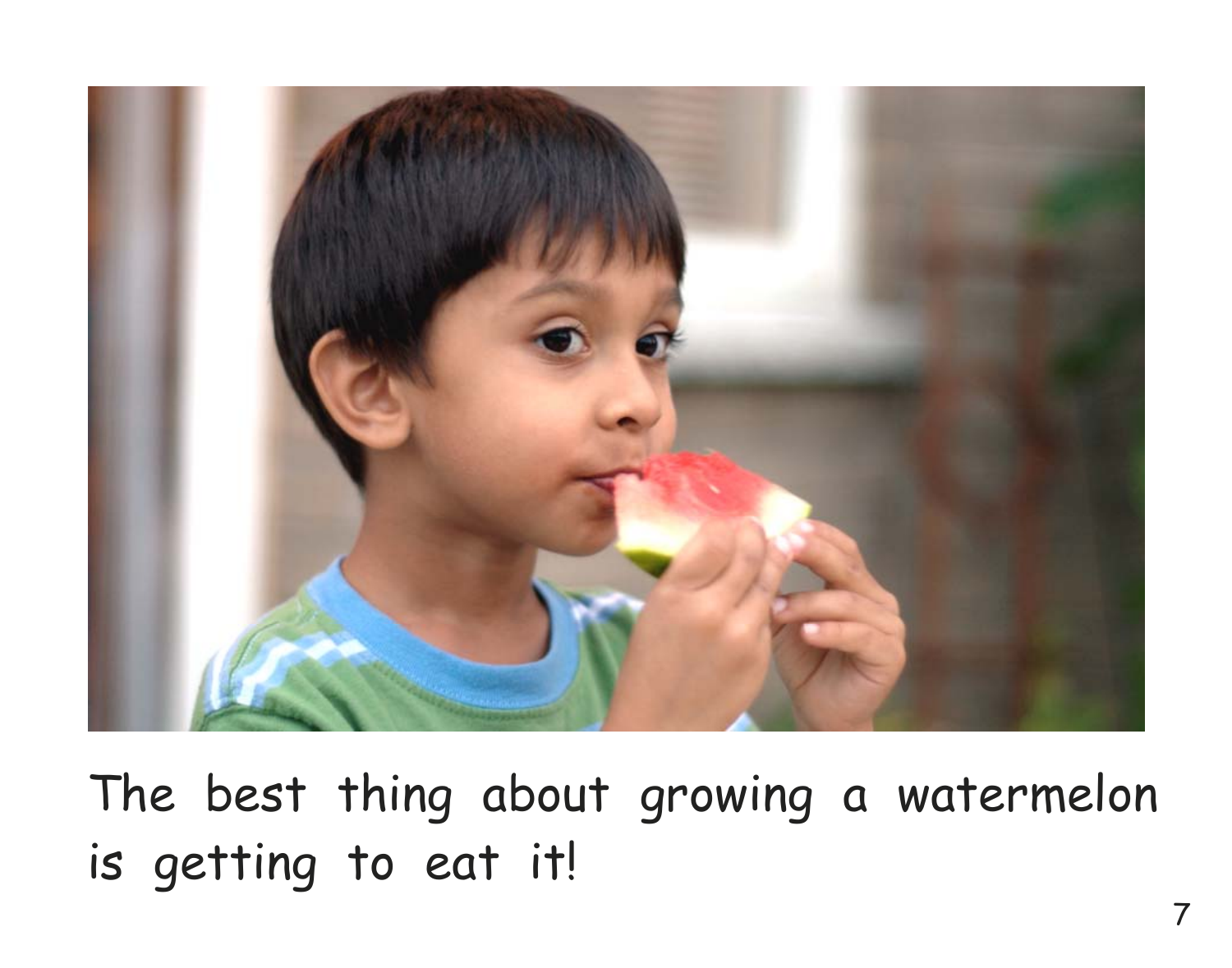

Then you'll have more seeds to plant so you can grow more watermelon next time!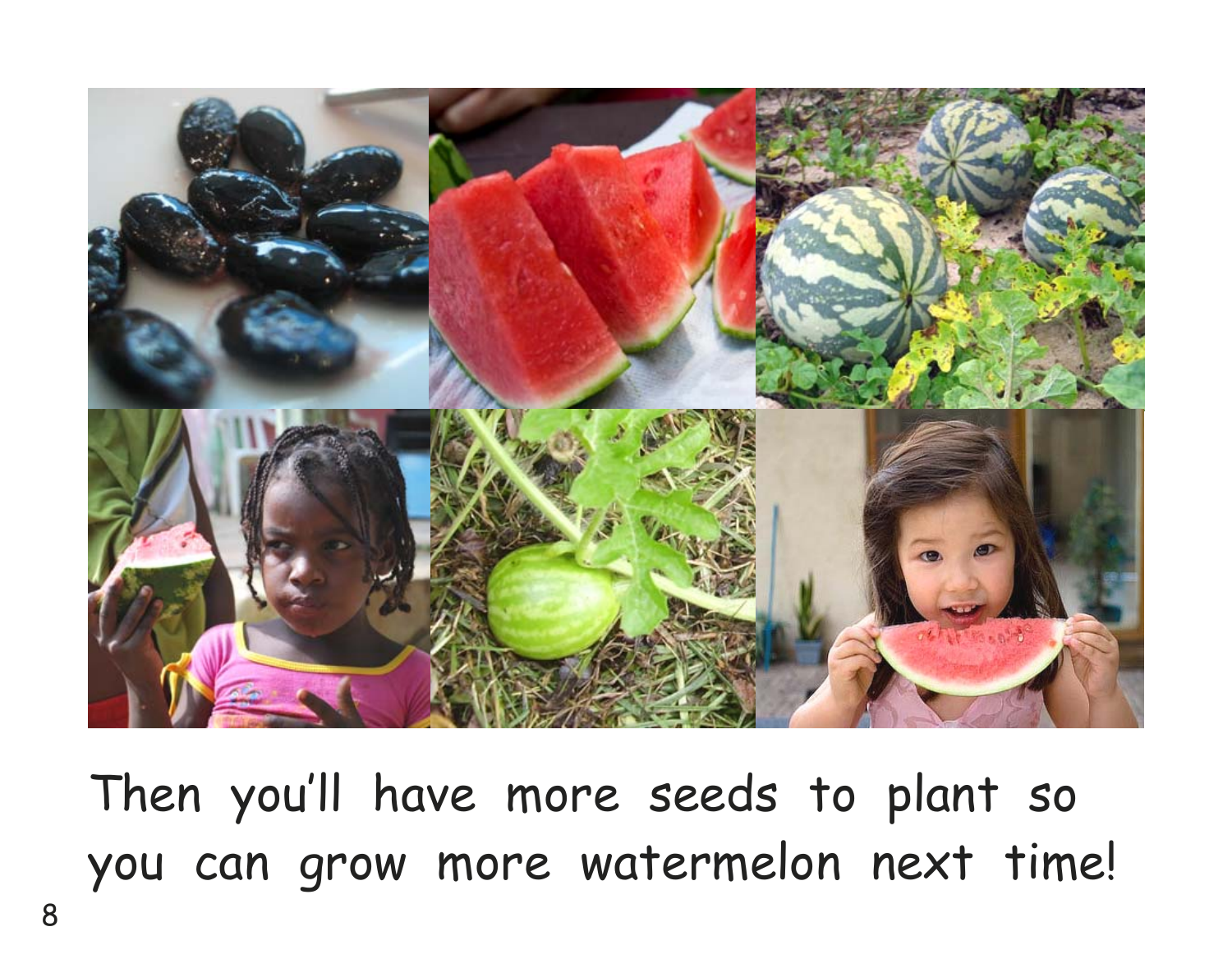The Mustard Seed Books project uses an open-source, Wikipedia-type strategy, leveraging public expertise to create and refine a set of high-quality books that support early reading development. All of the books and pictures are covered by the Creative Commons License (http://creativecommons.org/licenses/by-nc-sa/3.0/ ) and are free to print, distribute, and modify for personal or educational use. The books are available at www.mustardseedbooks.org. New titles appear on a regular basis.

There is a blog post on the website so that we can receive and discuss feedback on the books. These books have been revised a number of times, but we'd love to keep improving them. Any feedback is welcome. We also welcome photos or ideas for new books.

Photos for these books come primarily from Flickr (www.flickr.com) and the Morgue File (www.morguefile.com). Both sites are great resources for high-quality publicly accessible photos and for aspiring photographers looking to share their work. All photographs are covered by the Creative Commons License (http://creativecommons.org/licenses/by-nc-sa/3.0/ ).

#### **Text credits**: Elizabeth Kim

#### **Photo credits:**

Cover: "tiny banquet committee"; page 1: "Penguincakes"; page 2: "the Humanette"; page 3: Lynn Szwalkiewicz; page 4: Laura Scudder; page 5: Pip Wilson; page 6: Bob Usselman; page 7: Ian Muttoo; page 8: Gurmit Singh, Steven DePolo, "JudeanPeoplesFirst," "Royale\_with\_Cheese," Pip Wilson, "tien vijftien"